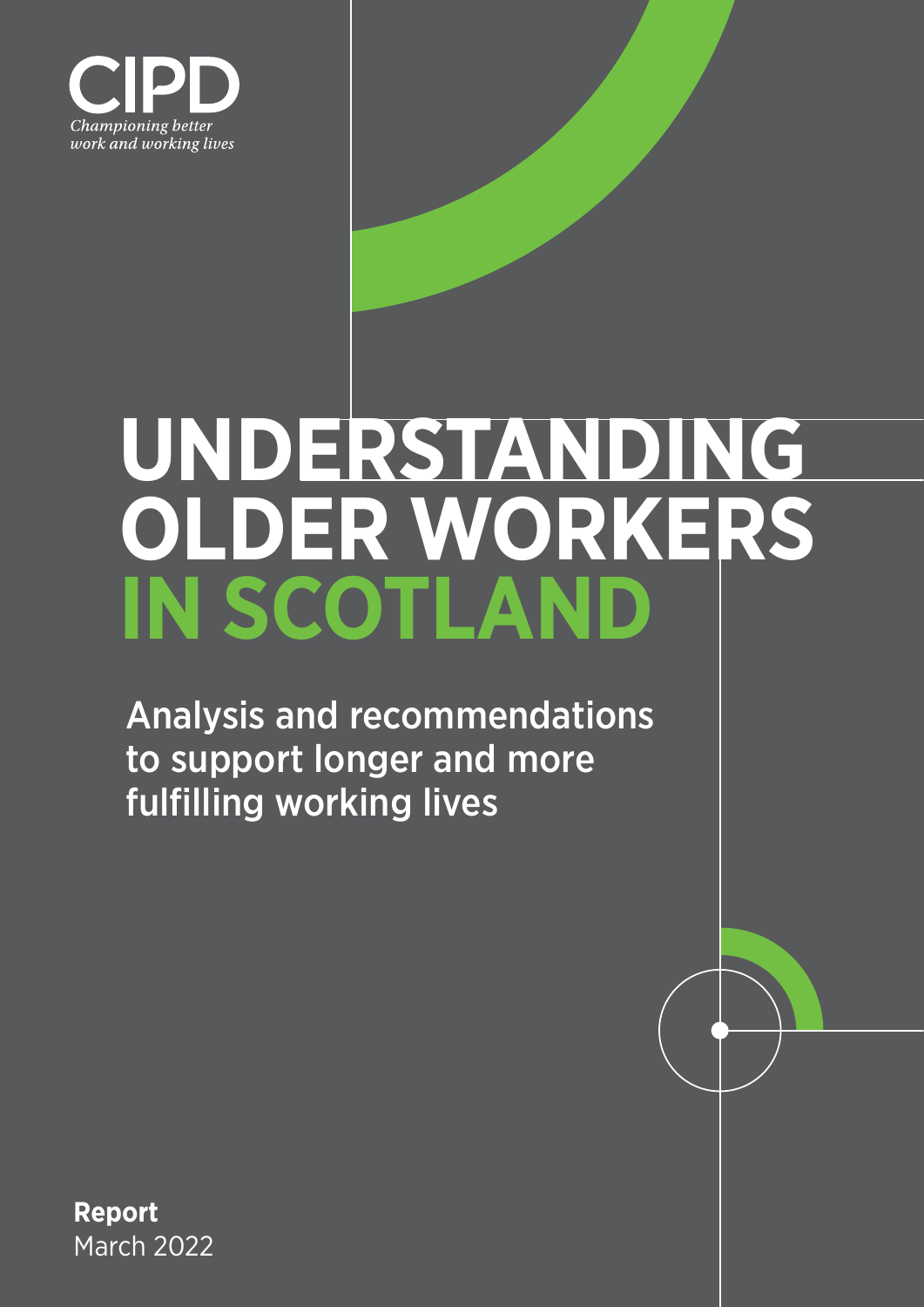The CIPD is the professional body for HR and people development. As a registered charity, we champion better work and working lives and have been setting the benchmark for excellence in people and organisation development for more than 100 years.

We have more than 160,000 members across the world, provide thought leadership through independent research on the world of work and offer professional training and accreditation for those working in HR and learning and development. The CIPD has around 11,000 members across Scotland. We sit at the heart of a proud, growing community of practitioners, members, partners, policy-makers and thought leaders in the world of work. We work with the Scottish Government, its agencies and several academic, business and voluntary partners on a broad range of public policy issues.

We are key partners on multiple working groups and serve as a conduit to our network of members, who both inform changes in policy and deliver them. Our membership in Scotland is spread across businesses from the public, private and third sectors and across businesses of all sizes. This puts the CIPD in a strong position in the public policy sphere.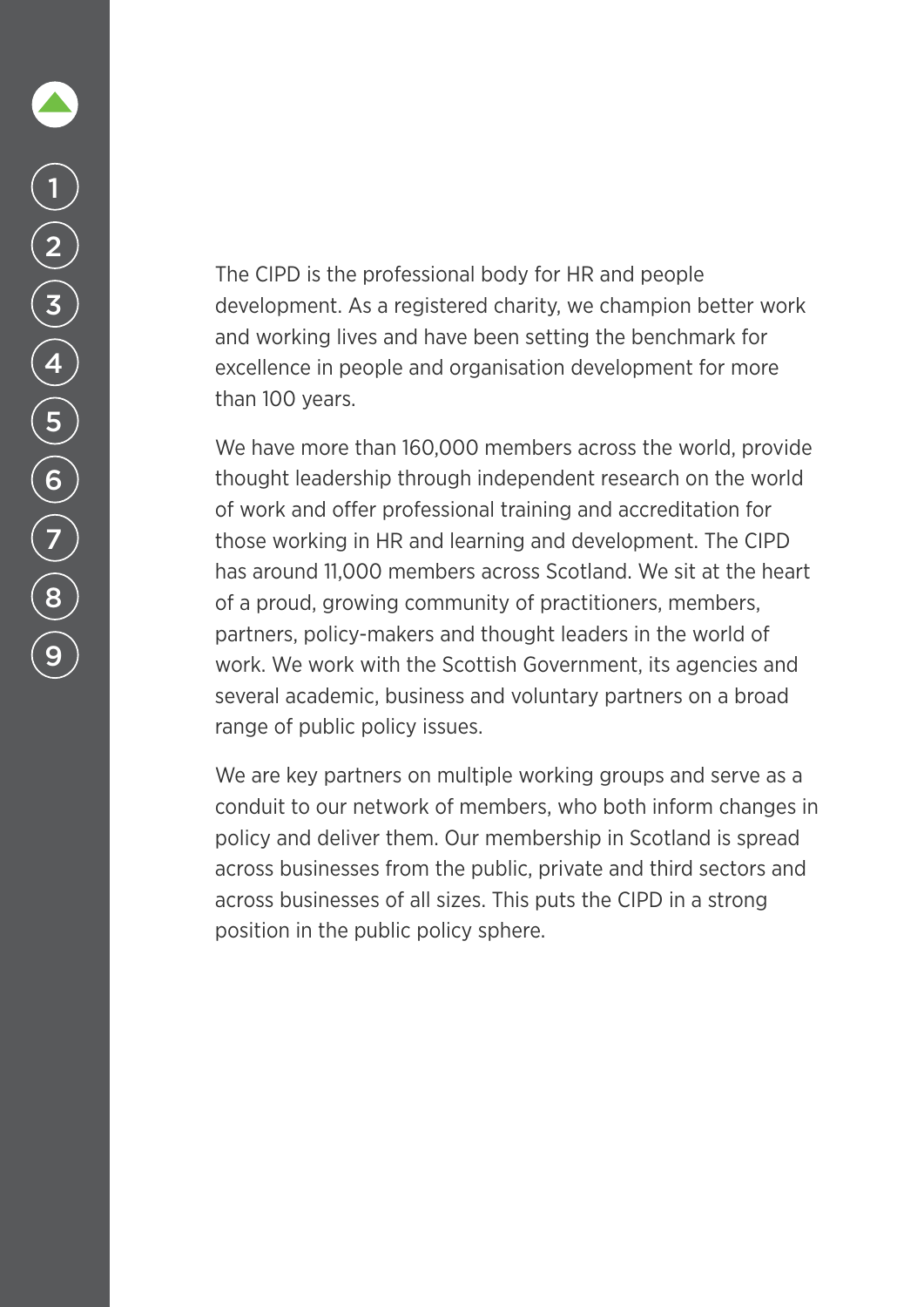### Report

### **Understanding older workers in Scotland: analysis and recommendations to support longer and more fulfilling working lives**

### **Contents**

|                | Introduction                                          | $\overline{2}$ |
|----------------|-------------------------------------------------------|----------------|
| $\overline{2}$ | The economic status of older workers                  | $\overline{2}$ |
| 3              | Where do older people work? Older workers by industry | 5              |
| 4              | Hours and earnings                                    | 8              |
| 5              | Flexible working                                      | 10             |
| 6              | Progression and training                              | 14             |
| $\overline{ }$ | Long-term health conditions and disability            | 16             |
| 8              | Conclusions                                           | 18             |
| 9              | Endnotes                                              | 19             |
|                |                                                       |                |

### **Acknowledgements**

This report was written by Jon Boys, CIPD Labour Market Economist, and Marek Zemanik, Senior Public Policy Adviser at the CIPD. Thank you to everyone who provided feedback and supported its publication, in particular colleagues at the CIPD.

### **Publication information**

When citing this report, please use the following citation:

CIPD. (2022) *Understanding older workers in Scotland: analysis and recommendations to support longer and more fulfilling working lives*. London: Chartered Institute of Personnel and Development.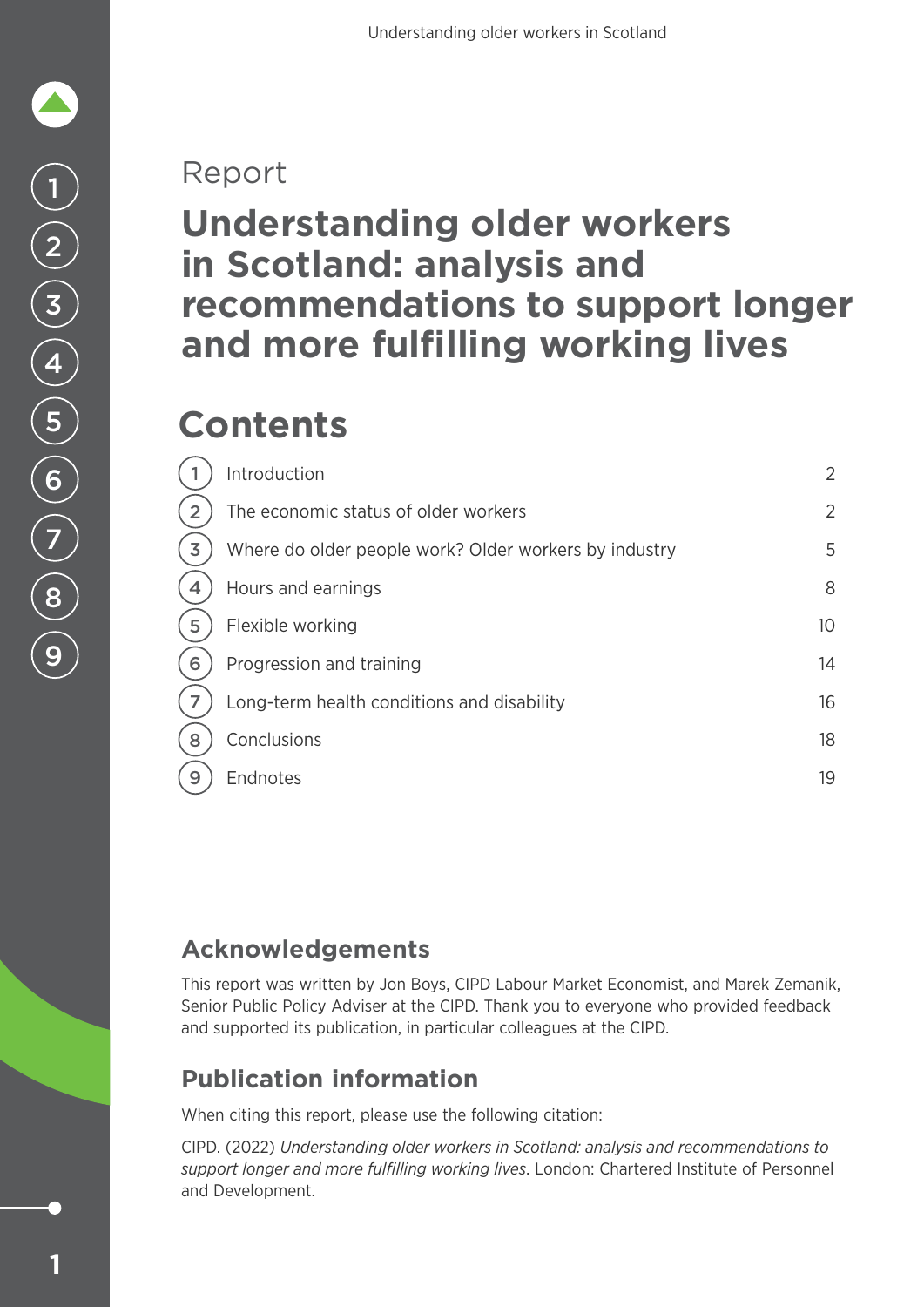### <span id="page-3-0"></span>1 **Introduction**

Scotland's population – and workforce – is ageing. The latest statistics paint a stark picture. While about 400,000 more people live in Scotland today than in the 1990s, the number of children living here has reduced by about a tenth. In contrast, the number of people aged 65+ has grown by over a third. By 2045, the number of people aged 65 and over is projected to grow by nearly 30%. The number of children, on the other hand, is projected to fall by over 22%. This means that employers will need to improve how they attract, manage and develop people as they age.

The purpose of this report is to better understand older workers, which we generally define as those aged 50+. By knowing who they are, their experiences, and what preferences they hold, as well as the important differences and considerations that emerge as people get older, we can design better jobs to support more fulfilling working lives. This will not only give employers a rich source of talent and experience, but also provide a catalyst for more inclusive workplaces overall. These in turn will benefit organisations and their workforces, regardless of demographic.

This report draws on data from the current cohort of older workers, but does not seek to examine generational differences. Age is a continuum that we all pass through and the insights we've gathered are applicable for generations to come. Indeed, it is successive generations that will likely work the longest careers and the ones who will benefit most from inclusive practices and a world of work that's better designed to enable everyone to work for as long as they want or need to. Where sample sizes allow, we include Scottish graphs and trends, but it is worth emphasising that there is very little variance in the patterns found between Scottish and UK-wide data.

### 2 **The economic status of older workers**

### **The lifecycle**

There is a natural ebb and flow to the lifecycle of our working and non-working lives. This is captured in Figure 1, which breaks down economic activity in Scotland by age.

We spend the first few years building our skills through education before entering work. There are high rates of inactivity among younger ages, particularly the category 'inactive – student'. We spend the middle part earning and saving for retirement. For many, there are periods away from the labour market. This is when 'inactive – looking after family and home' peaks. As we get older, there are higher rates of self-employment. Inactivity due to sickness and disability starts to increase. At some point, we transition out of the labour market into retirement. For some, this is straightforward and happens when they plan to retire. Others pass first through an intermediary inactivity stage (for example 'inactive due to sickness or disability'). A small but significant proportion of us continue to work after the traditional retirement age.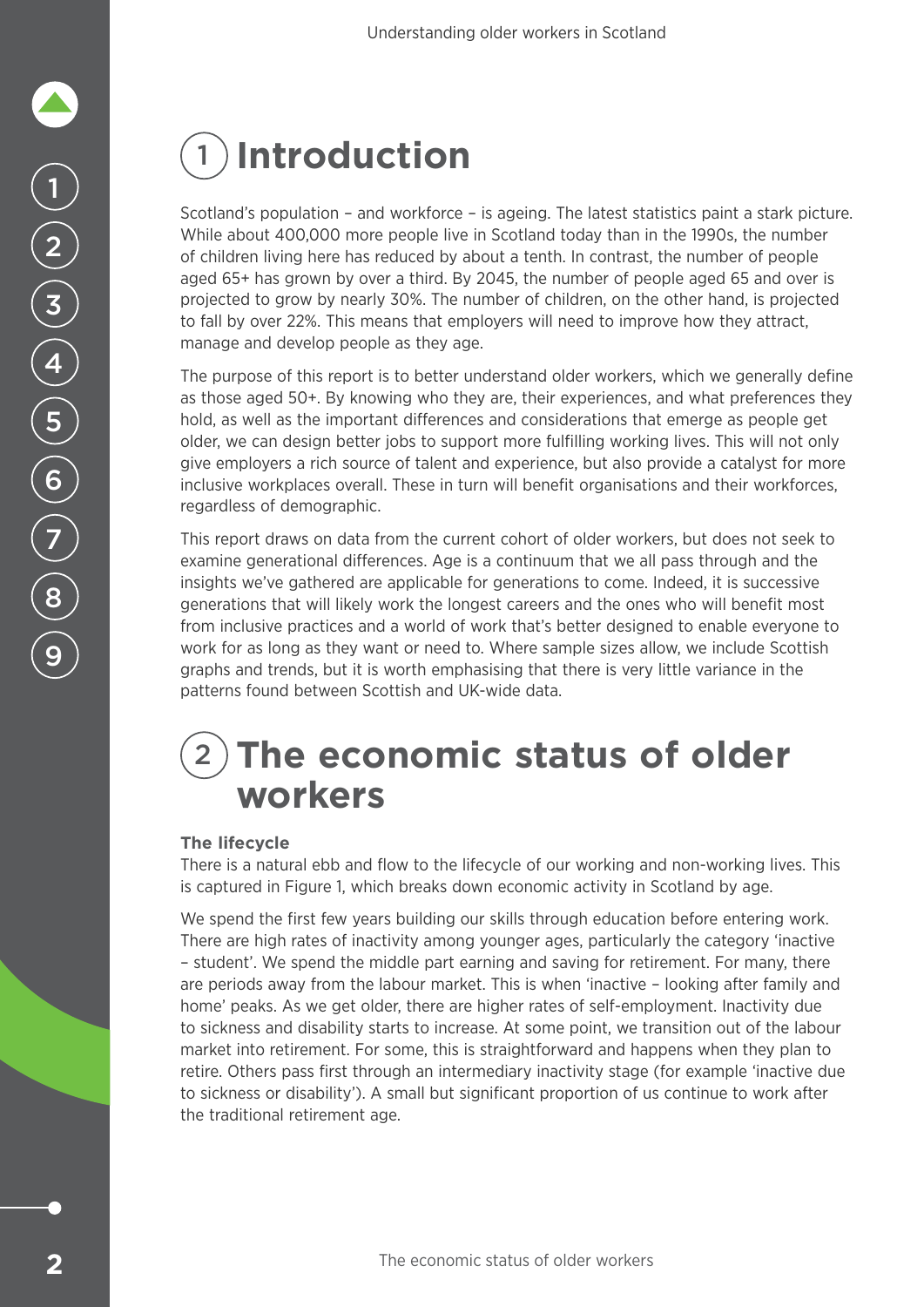

#### **Figure 1: Economic activity, by age band (Scotland)1**

100



CIPD analysis of APS July 2020 – June 2021

We have combined the categories 'unpaid family worker' and 'Government training scheme' with 'Employee'. Labels <1% have been suppressed.

Figure 1 is a helpful abstraction of this lifecycle but hides a variety of experiences. Many people spend time away from the market economy when they enter an 'inactive' state but are still working, typically taking on household or caring responsibilities – a burden that falls particularly on women.

#### *Note on official statistics*

Note that many official statistics, such as the employment and unemployment rate, use an age range of 16–64. This international standard (based on historical legacy) means statistics are comparable across time and countries, but are increasingly anachronistic in a world where more people transition into the labour market later than age 16, and more people transition out after the age of 64. These statistics are widely used to inform policy and shape public understanding of the economy through their extensive media coverage. However, their construction is completely blind to people above 65 (it essentially cuts off the final bar of Figure 1). Although it is possible to construct bespoke statistics – as we have done in this report – the defaults garner much more attention and this is problematic for policy and public understanding of the importance of older workers.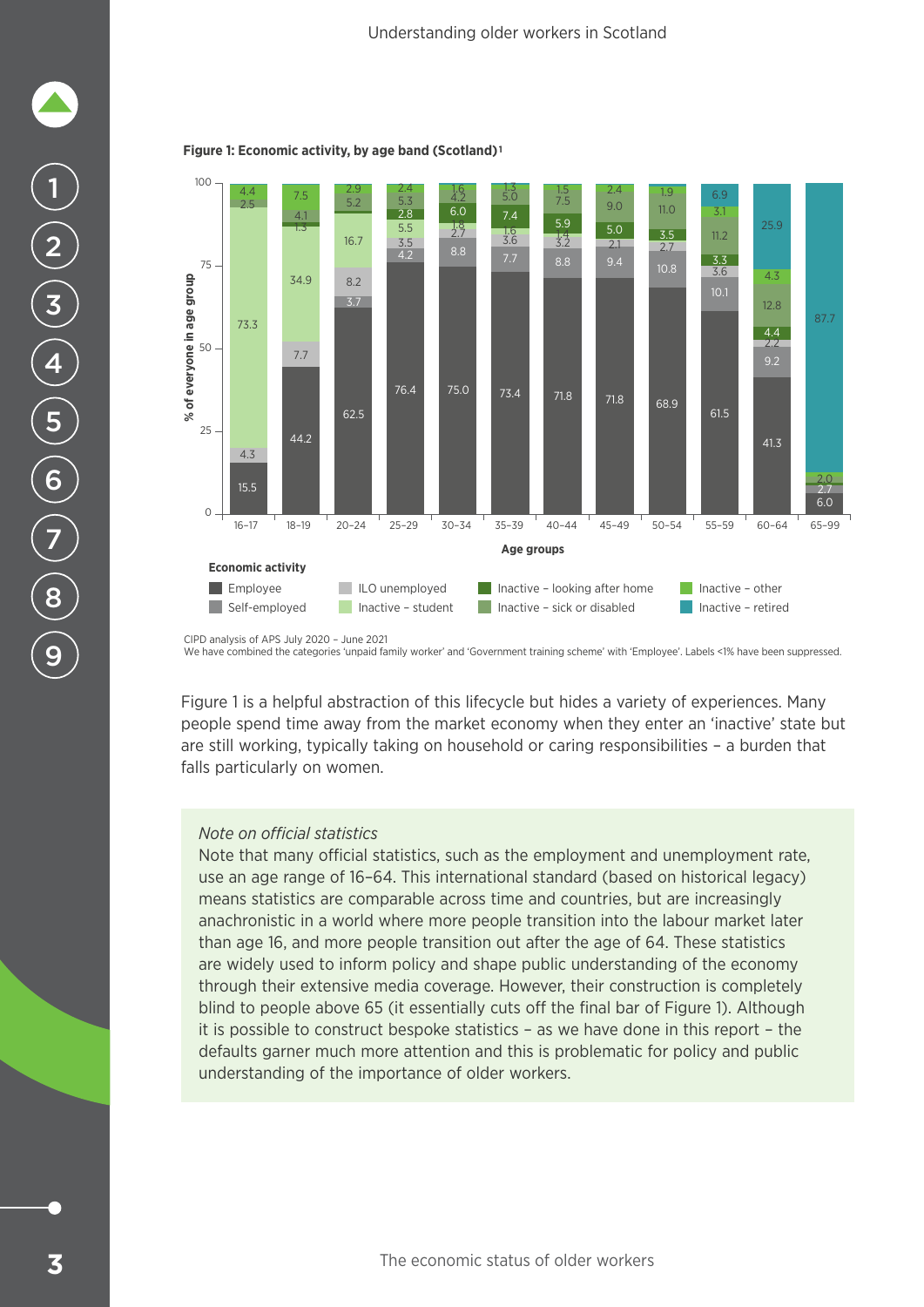### **Size of the older workforce**

Older workers are projected to account for a larger proportion of the workforce over the next few decades, but even today they are a sizeable share of Scotland's labour market. Figure 2 shows that over 852,000 older workers account for a third (33.3%) of the Scottish workforce – roughly the same percentage as UK-wide (32.6%). There are more than 90,000 workers over the age of 65.

It is therefore imperative that employers and policy-makers understand this section of the labour market, from an immediate talent retention point of view, but also for longer-term workforce sustainability. After all, creating age-inclusive workplaces will benefit younger cohorts of workers in the future.





### **Long-term unemployment**

Looking at the non-working categories, first unemployment, then inactivity, although a higher proportion of younger workers are unemployed (as seen in Figure 1), they churn in and out of unemployment relatively quickly. When older workers experience a spell of unemployment, it is more likely to persist for longer (Figure 3).



#### **Figure 3: Duration of unemployment, by age group (UK)**

The economic status of older workers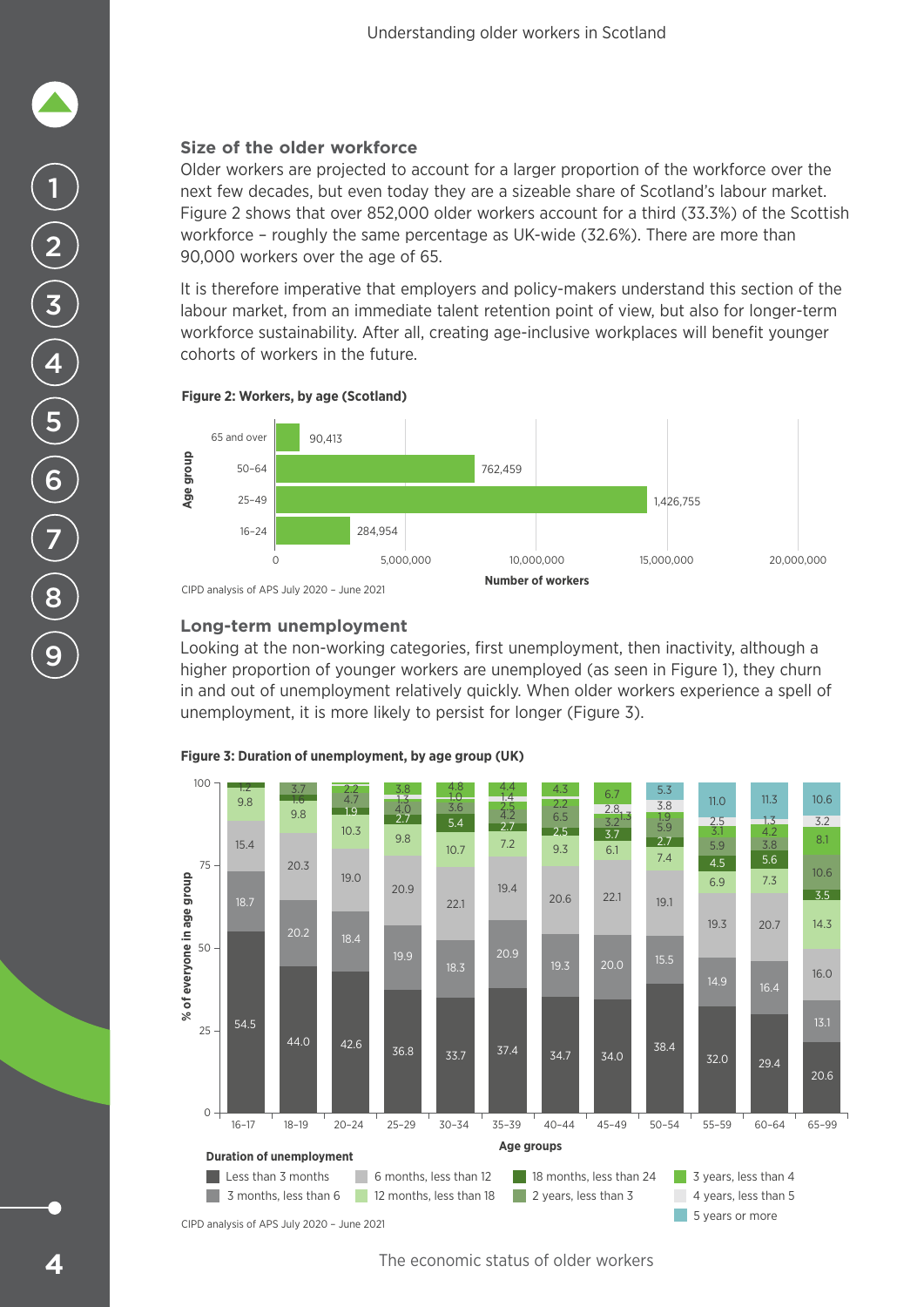### <span id="page-6-0"></span>**The missing million older workers**

In 2017 the Department for Work and Pensions (DWP) published the *[Fuller Working Lives](https://www.gov.uk/government/publications/fuller-working-lives-a-partnership-approach)* report, which talked of a missing million older workers. These are people who want to work but are currently not working. This includes the unemployed (by definition looking for work), who make up about a third of this number, and inactive, who make up the other two-thirds.

The DWP calculation used an age range of 50–64, but our analysis does not put an upper limit on the age. Since the DWP's 2017 report, the numbers have fluctuated a bit (they are clearly cyclical, rising when unemployment rises), but the estimate of 1 million missing workers is relatively accurate over time. The number currently stands just shy of 1 million at 974,055 (Figure 4).

Similarly in Scotland, the figure has hovered around 100,000 workers over the last two years. This is a considerable number of people who could account for around 4% of the workforce if they were to find employment. Removing barriers to employment for this group of people should be a priority. The ultimate policy aim is to enable everyone who would like to work to do so.



**Figure 4: Older people not working, but would like to work (UK)2**

CIPD analysis of LFS Jan–Mar 2020 – Jul–Sep 2021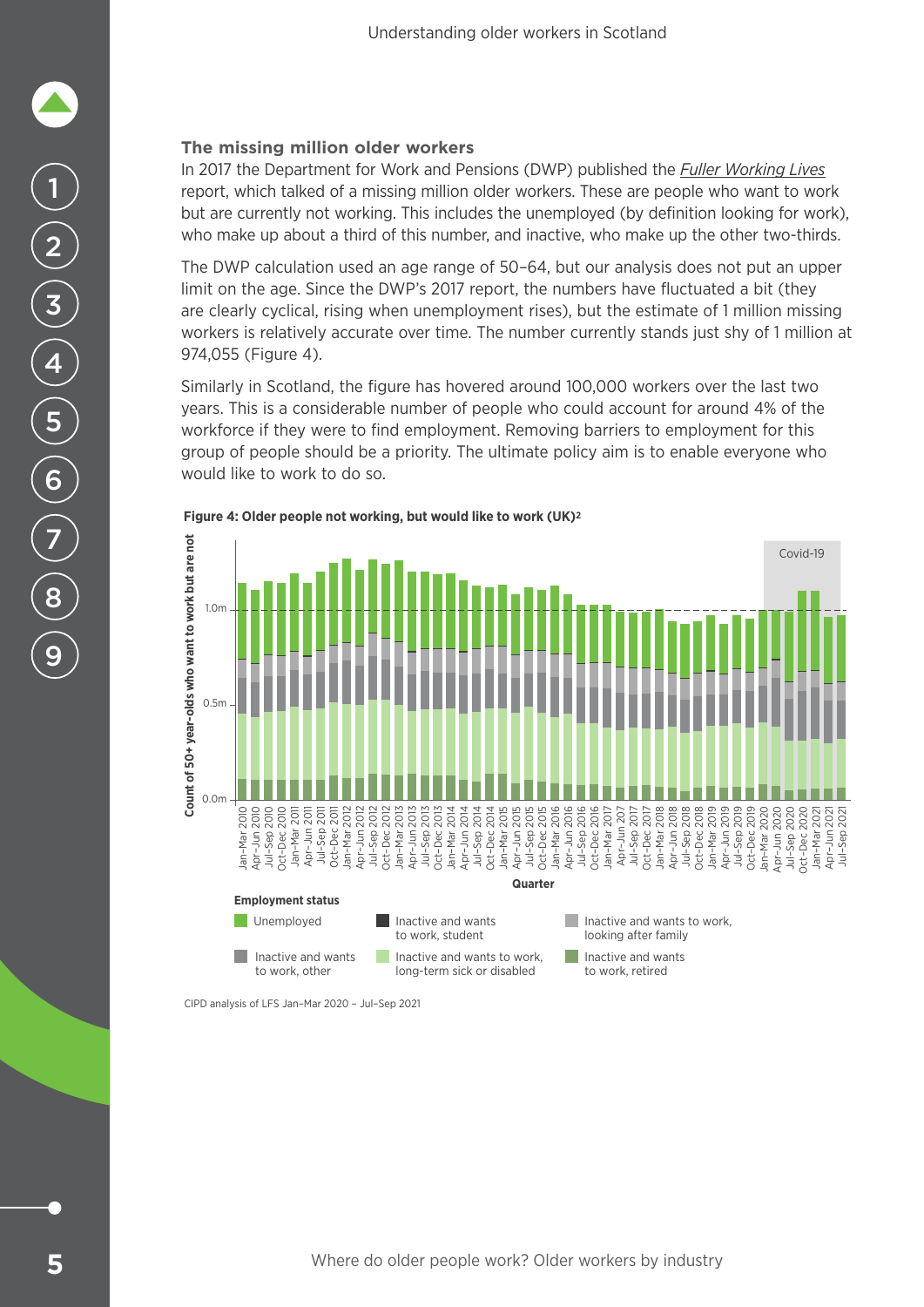# 1 2 3 4 5 6 7 8 9

### 3 **Where do older people work? Older workers by industry**

This section looks at the age profile of industries across Scotland, which, as expected, differ markedly. An industry like agriculture is top heavy. It has an average age of 48 (Figure 5), and over half – 53.8% – are over 50 (Figure 6). At the other extreme is hospitality, which is bottom heavy. This industry has an average age of just 35 (Figure 5), and only 21.5% of people are over 50 (Figure 6). Extending working lives will clearly require an industry lens to understand the needs and preferences of different groups. It is worth emphasising that there is very little difference between the Scottish and UK-wide percentages here.

On the one hand, industries with older average ages are at greater risk of a mass exodus as people transition into retirement. However, there may be lessons to be learned from these industries about accommodating older workers. Employers with this sort of workforce age profile should be developing their talent pipeline by building links with education providers, identifying the key selling points for careers in their sector and focusing on improving job flexibility and progression opportunities.

Industries with lower average ages may be less exposed to a looming demographic crunch, but they are losing out on a vital source of talent. They are also likely to be increasingly affected by skill and labour shortages unless they can improve how they attract and retain older workers. This means [developing inclusive recruitment practices,](https://www.cipd.co.uk/knowledge/fundamentals/people/recruitment/age-inclusive-recruitment) for example not requiring candidates to have qualifications for jobs where they are not required in practice. It also requires employers to focus on [training managers to support health and wellbeing,](https://www.cipd.co.uk/knowledge/fundamentals/people/line-manager/business-case-for-people-professionals) as well as providing flexible jobs and access to occupational health services.

#### **Figure 5: Average age, by industry (Scotland)**

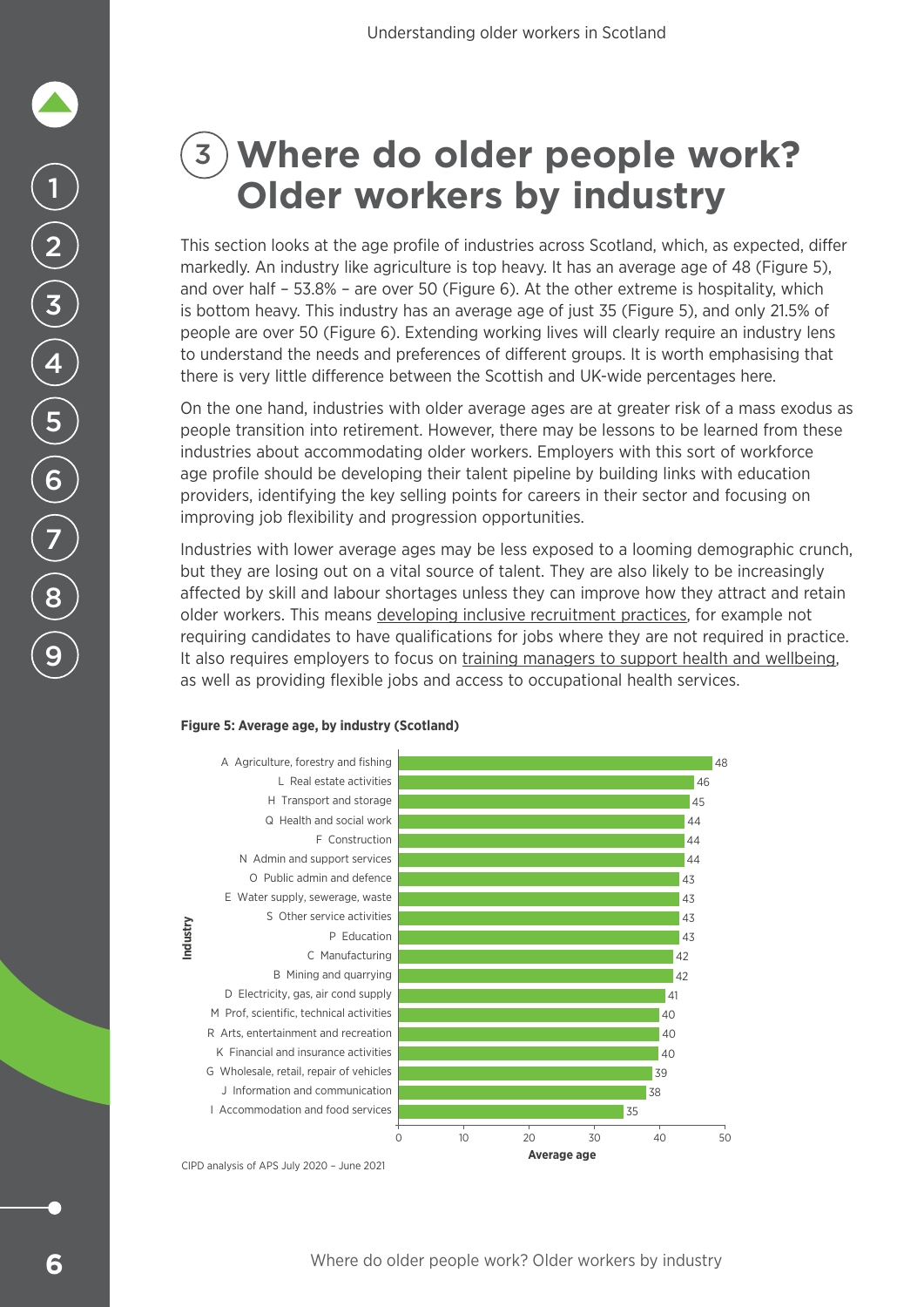#### **Figure 6: Age breakdown, by industry (Scotland)**



The following section goes on to look at differences in working patterns by age.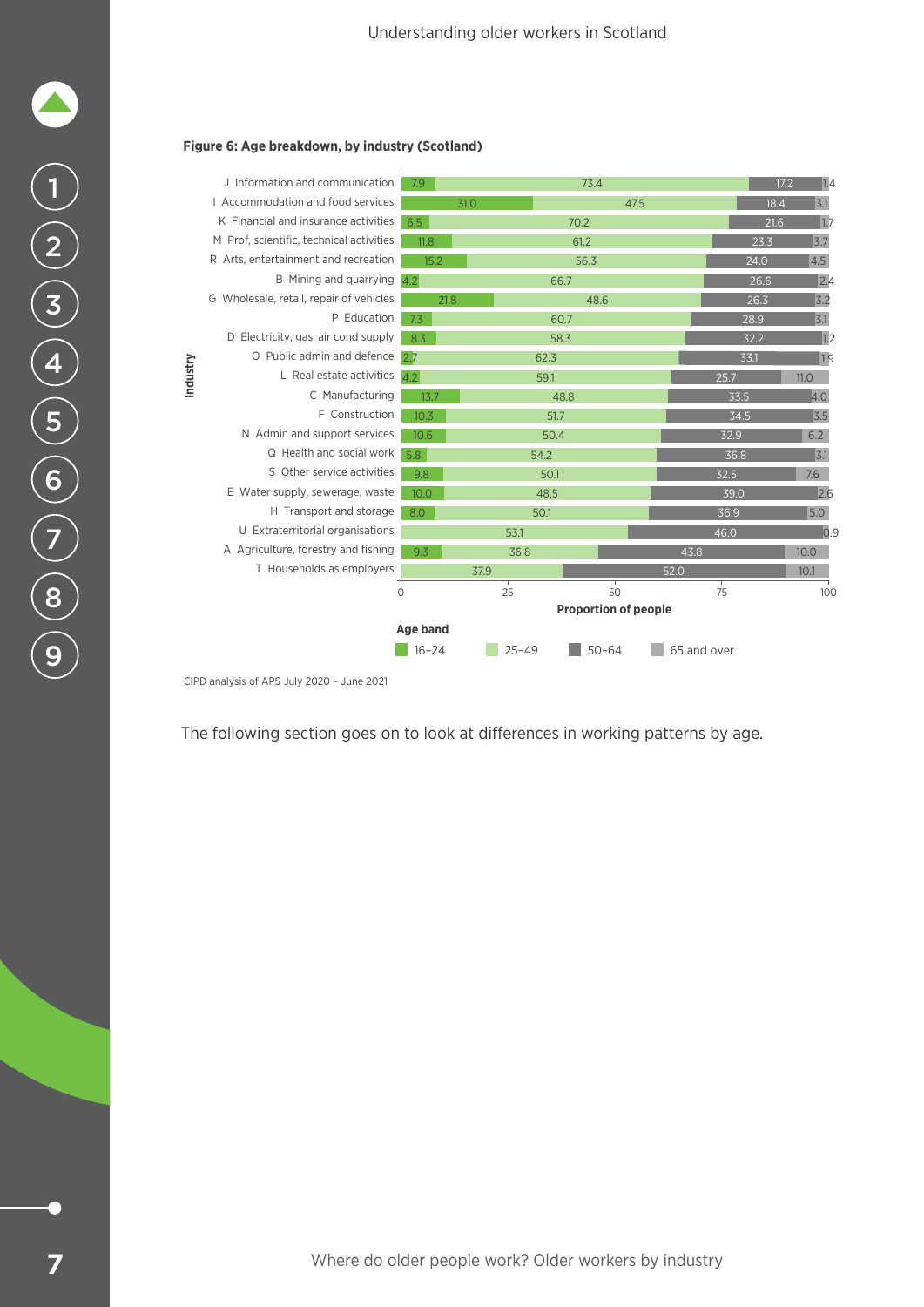### <span id="page-9-0"></span>4 **Hours and earnings**

### **Hours**

Figure 7 looks at the total weekly hours worked by broad age groups across Scotland. The oldest workers in the 65+ age group have a flat distribution, indicating a range of hours worked – mostly part-time – with an average of just over 20 hours a week. There is little difference between the 25–49 age group and the 50–64 age group. The older group has a slightly lower average, but the distribution is similar, with many working the equivalent of a full-time five-day week. We also see a higher proportion of part-time working for the youngest 16–24 age group.

#### **Figure 7: Hours worked, by broad age group (Scotland)**

**Distribution of hours worked by age group in Scotland**

![](_page_9_Figure_6.jpeg)

The next question is whether this pattern of hours suits older workers (Figure 8). Just under a third (30.4%) of Scottish workers aged 50–64 would like to work fewer hours, though only 14.3% would do so for less pay. The majority of older workers are happy with their hours, but the 50–64 age group has the highest levels of dissatisfaction. These findings suggest that a considerable proportion of older workers can't access reduced hours as a flexible work option that they are looking for, and providing additional flexibility could help with retention and recruitment.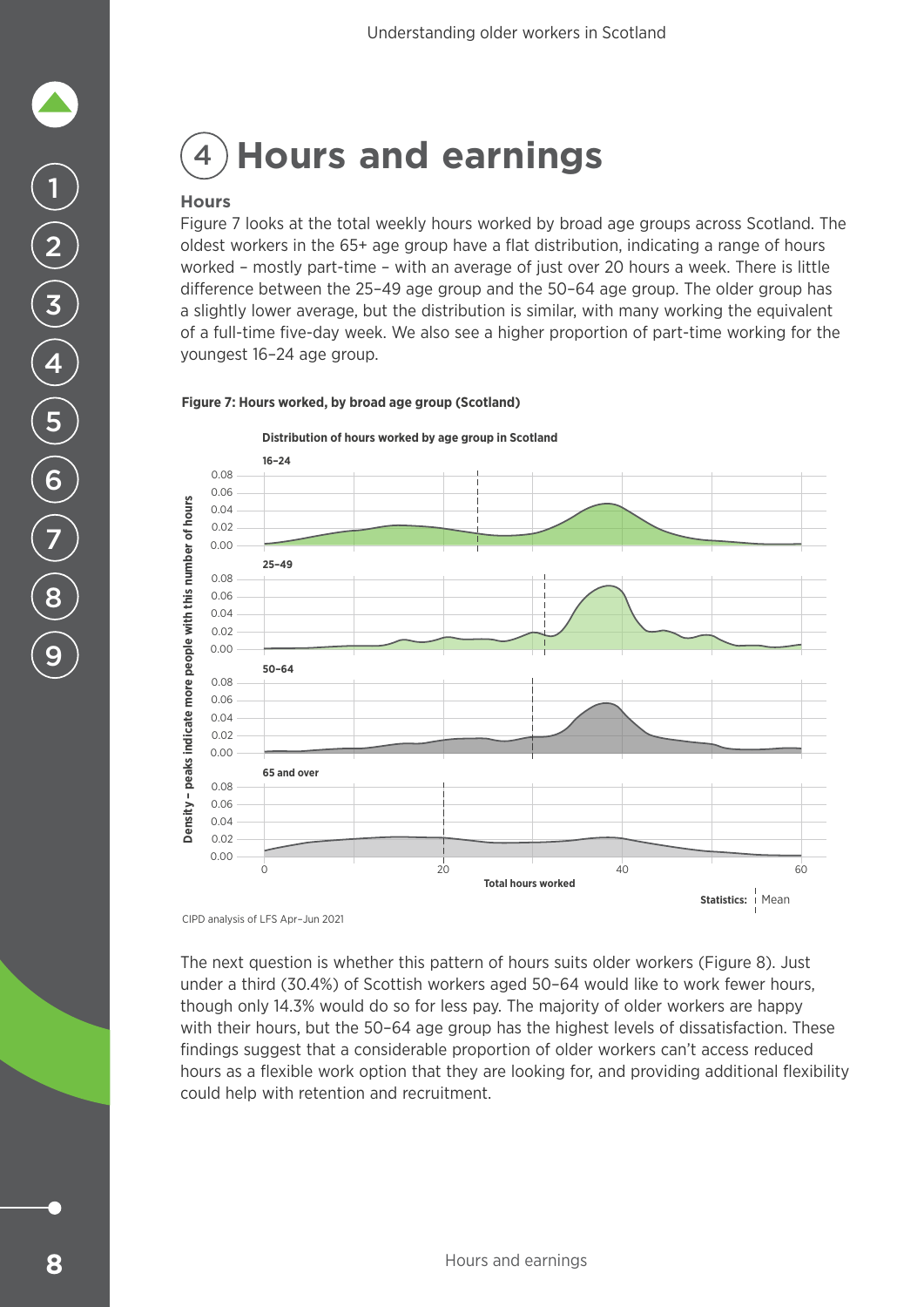![](_page_10_Figure_1.jpeg)

![](_page_10_Figure_2.jpeg)

Older workers naturally have the longest tenures. Over half of 50–64-year-olds have been with their employer for over a decade. The vast majority have a tenure greater than six months (when they can request to work flexibly). This suggests that they are either requesting more flexible working and employers are denying it, or they are not requesting it. Many companies have a cultural norm of five days a week, which may have an impact here. The data suggests that employers need to be mindful of the preferences of older workers (indeed all workers) around hours worked and consider flexible working requests, particularly around reducing hours.

![](_page_10_Figure_5.jpeg)

#### **Figure 9: Tenure, by age (Scotland)**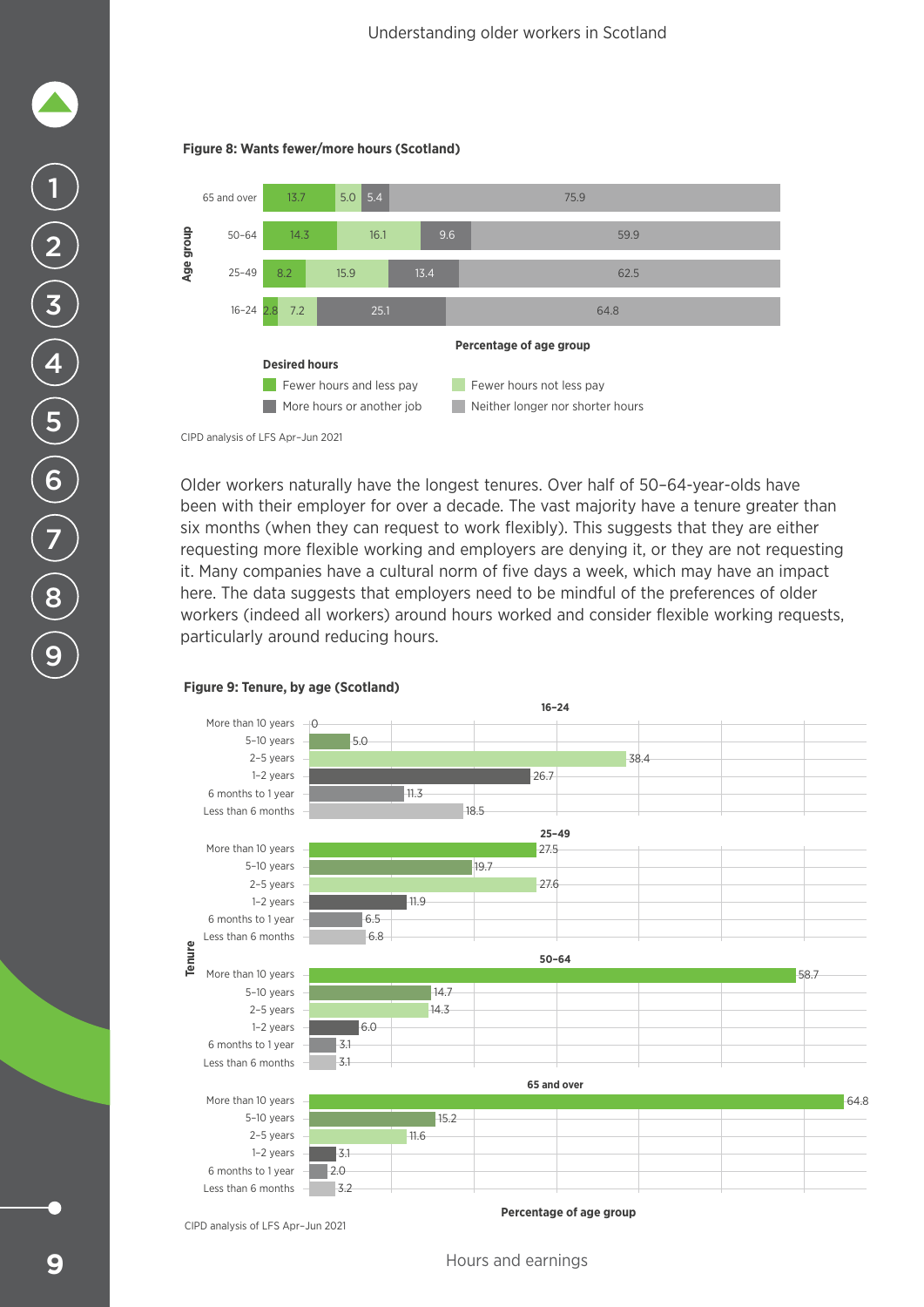### <span id="page-11-0"></span>**Earnings**

The median worker (50th percentile) has higher earnings in their 40s than in their 50s, and for women, median earnings are higher in their 30s than in their 40s. In fact, for many, peak earnings occur decades before retirement age.

Though earnings change with age, perhaps of more importance is the large spread of earnings at any age. Intragenerational differences in pay are larger than intergenerational differences. This underlines the significant differences between occupational classes when it comes to pay as well as broader job quality. Research tells us that our occupation is still the most likely determinant of our job quality.

![](_page_11_Figure_4.jpeg)

![](_page_11_Figure_5.jpeg)

### 5 **Flexible working**

The flexibility in hours worked or location of work has understandably become a pertinent topic for researchers, policy-makers and employers. The COVID-19 pandemic has resulted in the biggest homeworking experiment this country has ever seen. There are indications that some of this flexibility is here to stay, but there are interesting flexible working patterns in the context of the ageing workforce that predate the pandemic.

### **Part-time working**

Many older workers do voluntarily reduce their hours towards the end of their careers and statistics show that they have much higher rates of part-time working, especially those aged 65+ (Figure 11). Some of this is linked to adult caring responsibilities, which also increase by age, but also the concept of semi-retirement, where older workers trade fulltime pay for better work–life balance.

However, many older workers would still prefer shorter hours regardless of pay. This suggests there is still not enough flexibility to fully cater to older workers' preferences and employers should be more willing to consider requests for reduced hours.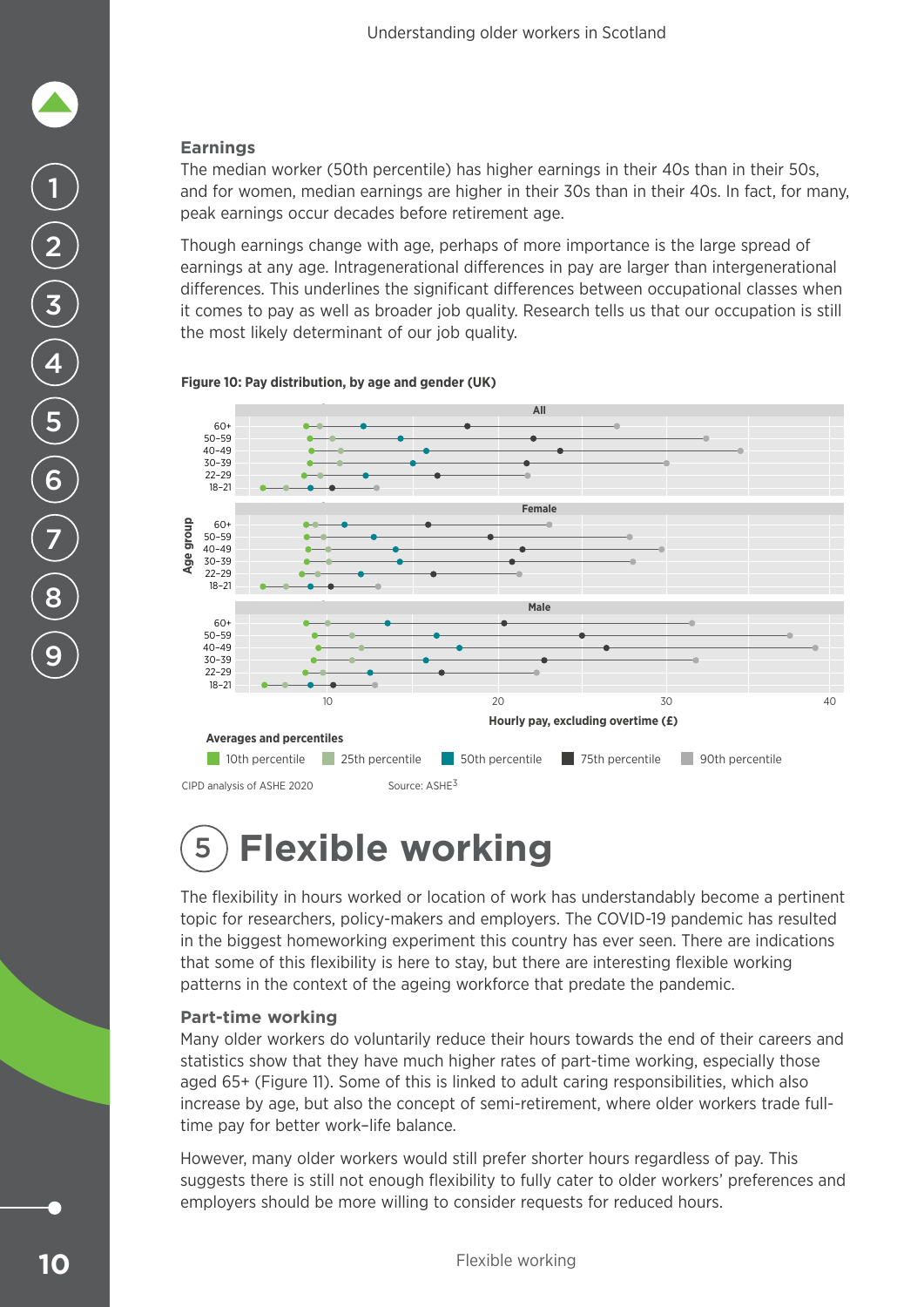![](_page_12_Figure_1.jpeg)

![](_page_12_Figure_2.jpeg)

### **Homeworking**

Given that new post-pandemic ways of working are not yet fully embedded, we have used pre-pandemic data from 2019 to look at underlying homeworking preferences by age.

Figure 12 shows that working from home exclusively increases with age and is particularly important for the post-65 age groups. The other metric – worked at home in the week prior to interview – gives us a good indication of the general level of hybrid working. For most workers this peaks around middle age, but is also more prevalent in the 65+ cohorts. This is a good indication that more flexibility is key to retaining as well as attracting older workers. The shifts in employer attitudes throughout the pandemic therefore provide a good opportunity here.

Notably, the youngest groups did very little homeworking pre-pandemic. This is primarily because younger employees are more likely to work in sectors where homeworking is much less prevalent.

![](_page_12_Figure_7.jpeg)

#### **Figure 12: Working from home, by age (UK)4**

1

2

3

4

5

6

7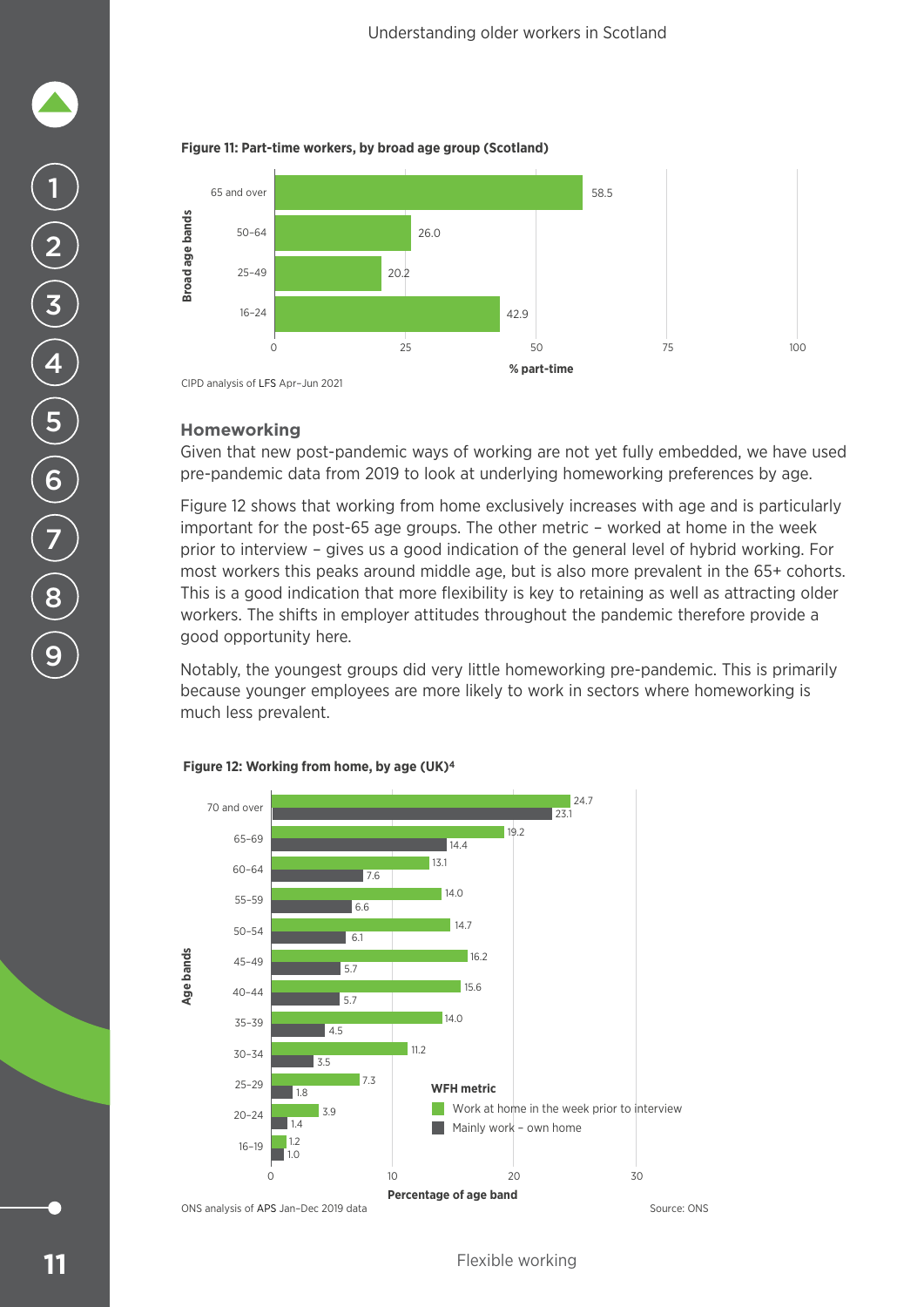Closely linked to hybrid working is the commute. The average commute time peaks in the early 30s (Figure 13). The reduction in commuting time for older workers suggests that long commutes are a negative aspect of work that older workers are keen to reduce

![](_page_13_Figure_2.jpeg)

#### **Figure 13: Average commute time (UK)**

**Other flexible working policies**

Part-time working and homeworking are the most used forms of flexible working. But of course, there is a broad range of other flexible working policies. Figure 14 shows the uptake of other flexible working policies broken down by age group.

The horizontal axis is kept on the same scale (0–20%) for all panels, which helps to demonstrate that some flexible working policies are used much more than others. It is difficult to discern many patterns between these other types of flexible working and age, though older workers are slightly more likely to be on a zero-hours contract. The nature of zero-hours contract arrangements means they are likely to suit some older workers who want maximum flexibility so they can choose to work only when it suits them. This shows again that flexibility is craved by older workers and employers should consider such requests.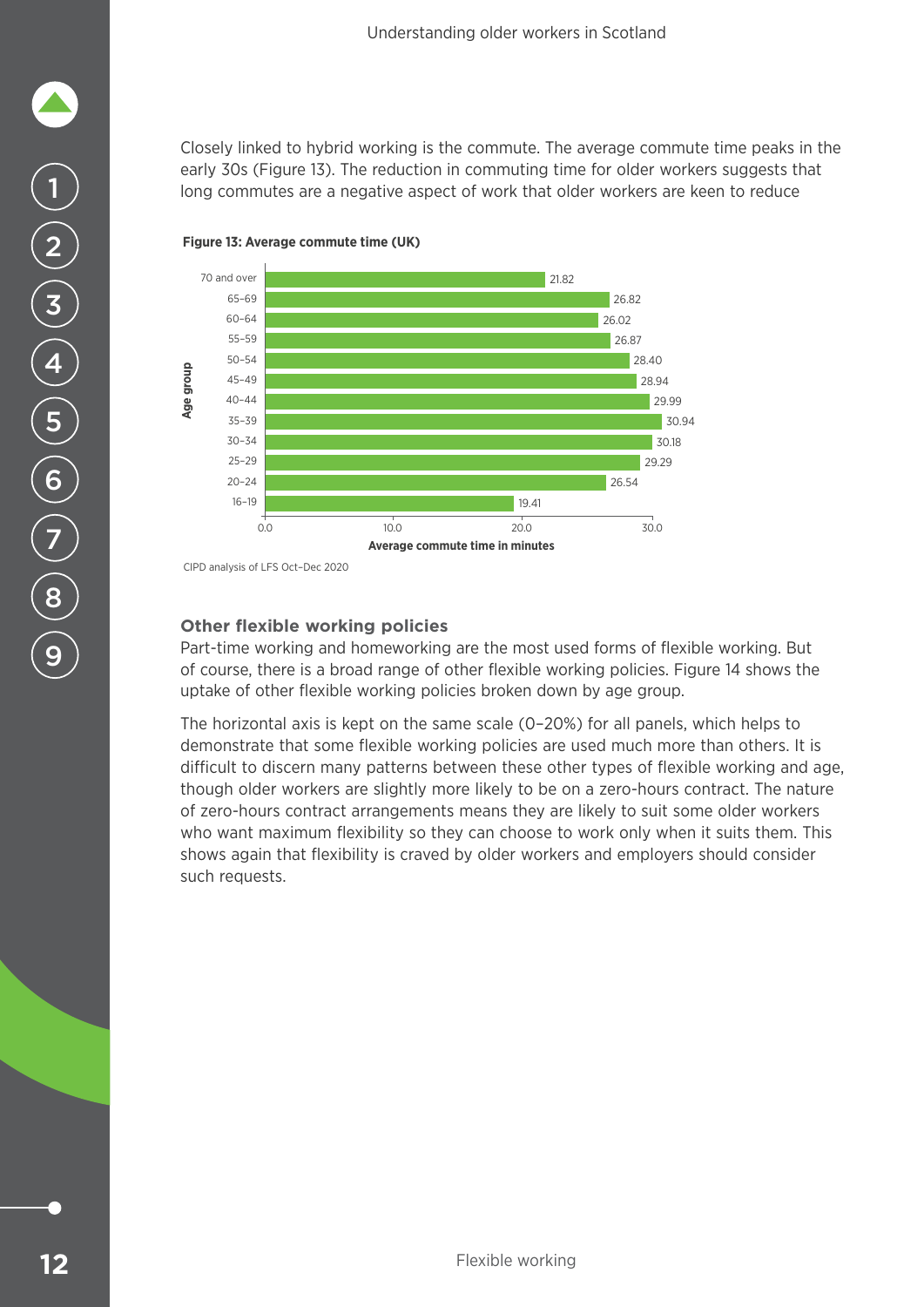![](_page_14_Figure_1.jpeg)

![](_page_14_Figure_2.jpeg)

![](_page_14_Figure_3.jpeg)

![](_page_14_Figure_4.jpeg)

CIPD analysis of LFS Jul–Sep 2021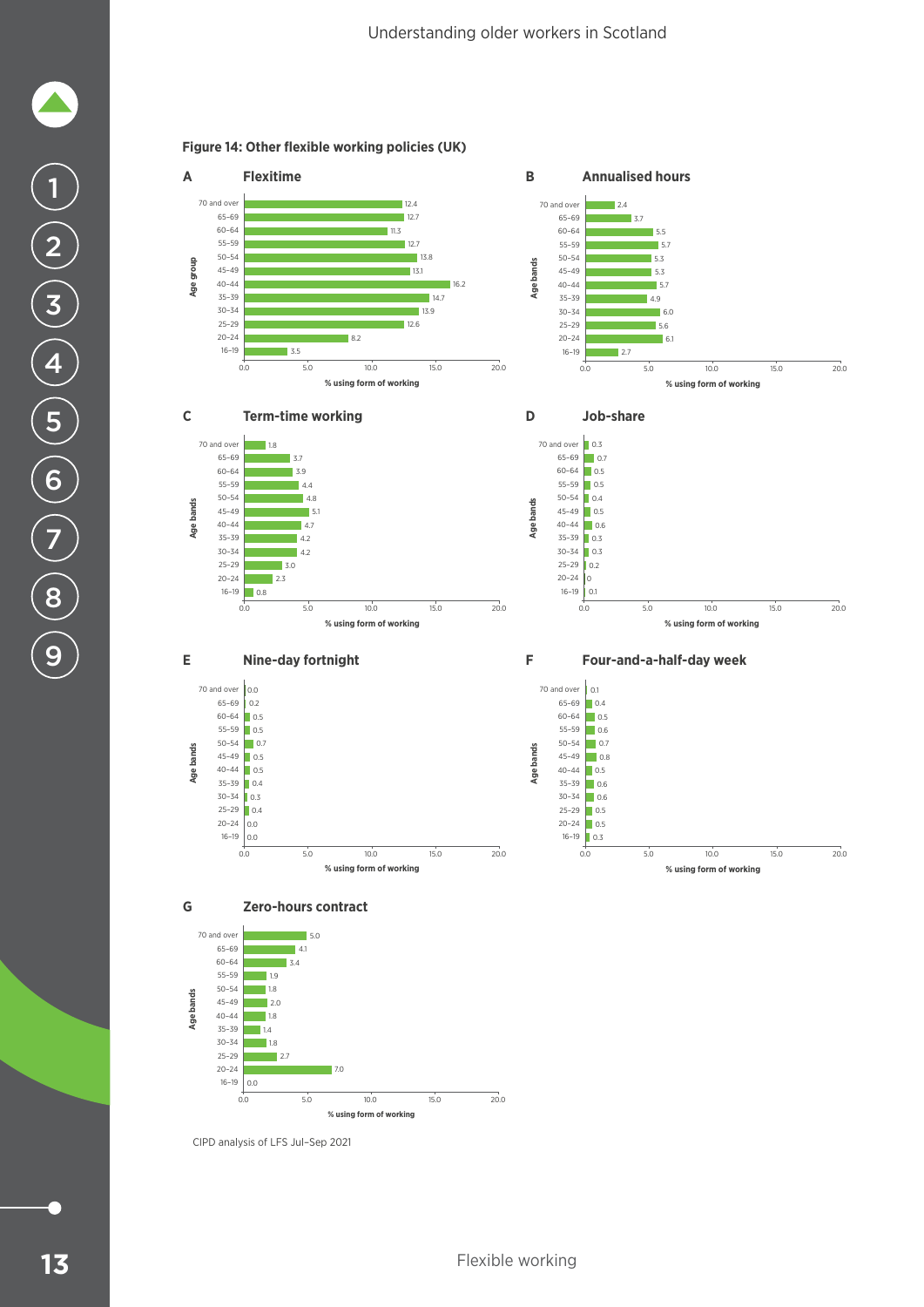### <span id="page-15-0"></span>6 **Progression and training**

In tight labour markets, people professionals need to look at a range of strategies to attract talent beyond basic salaries or benefits packages. Applicants are increasingly interested in skills and career development opportunities – key elements of job quality.

A new question in the [Labour Force Survey](https://www.ons.gov.uk/surveys/informationforhouseholdsandindividuals/householdandindividualsurveys/labourforcesurvey) asks employees how they feel about opportunities for career progression in their job. Figure 15 shows that there is a clear relationship between perception of career progression opportunities and age, whereby almost 22% of the oldest employees strongly disagree that their job offers good opportunities for career progression.

#### **Figure 15: Career progression opportunities (UK)5**

On a scale of 1 to 5, with 1 being 'strongly disagree' and 5 being 'strongly agree', to what extent do you disagree or agree with the following statement: 'My job offers good opportunities for career progression'?

![](_page_15_Figure_6.jpeg)

Excepting younger people (those approximately 16–24 still in the process of gaining qualifications), older people have the lowest rates of formal qualifications (Figure 16). Formal qualifications are not, of course, a direct proxy for skills. This change represents increased time in education for more recent generations, including higher participation in tertiary education. Older workers are therefore less likely to apply for vacancies advertised with formal qualification requirements. Skills-based requirement is therefore a real opportunity to tap into this cohort.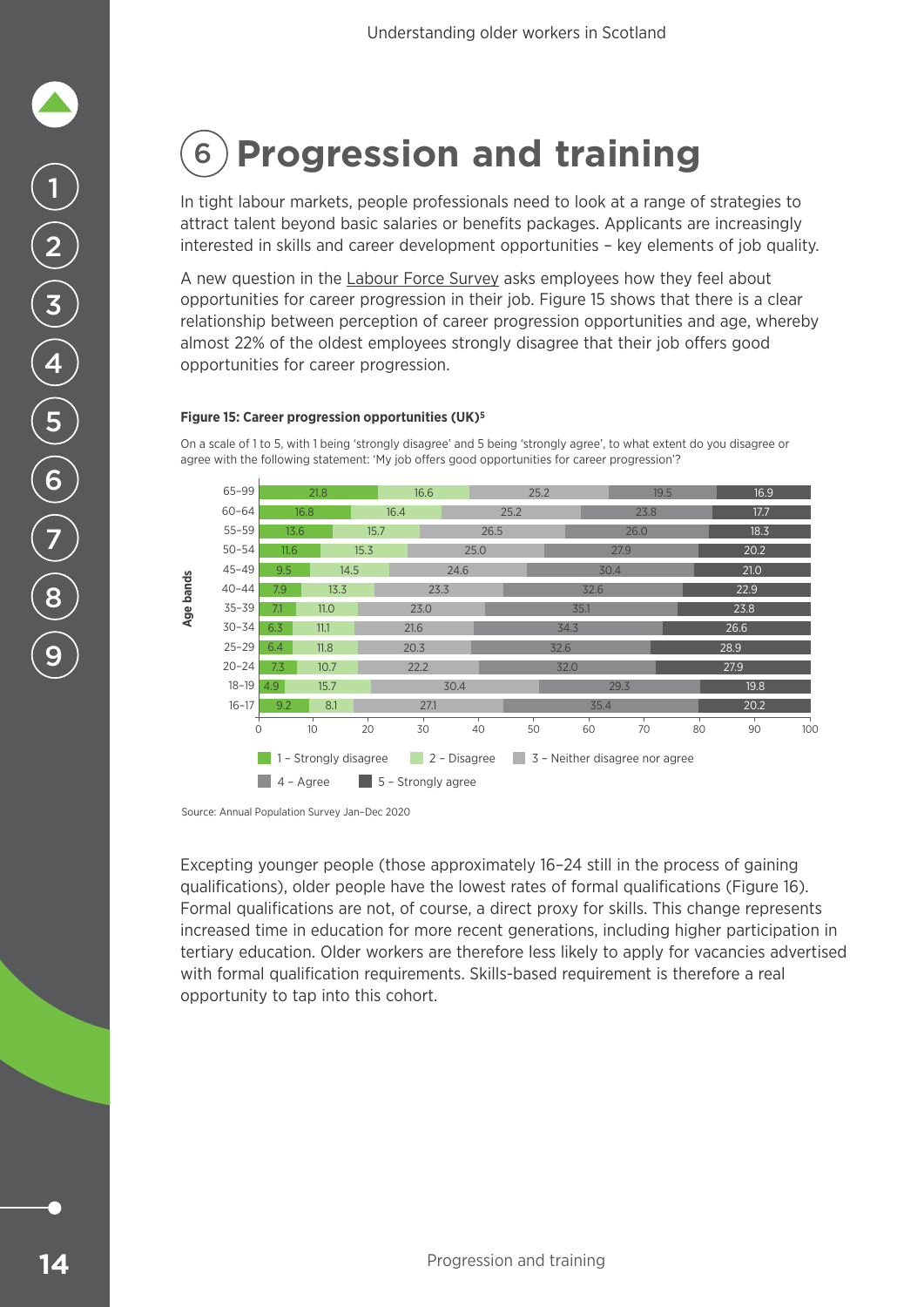4.7

5.3

![](_page_16_Figure_1.jpeg)

![](_page_16_Figure_2.jpeg)

4.6

3.9

3.9

54.0 56.6 54.9 54.7 48.0

#### **Figure 16: Qualifications, by age (UK)**

3.9

We have chosen to focus on off-the-job training as much as on-the-job training as it shows a more substantial commitment to invest in a worker. Figure 17 summarises our findings broken down by age. The pattern clearly shows older workers participating less in training.

**Age groups Age groups Age groups Age groups Age groups Age groups Age groups Age groups Age groups Age groups Age groups Age groups Age groups Age groups Age groups Age groups Age groups**

11.9

14.1

5.9

6.8

12.5

 $35.8$   $35.8$ 

12.2

12.4

7.0

10.1

7.3

17.7

34.1

10.9 7.3 8.3

10.9

18.5

40.5 38.4

As with career progression, much of this is a reflection of the stage of an employee's career. However, it can also point to gaps in skills development opportunities – on an employer as well as public policy level. The CIPD has long argued that skills investment needs rebalancing, with lifelong learning given much more prominence in light of the economic trends on the horizon.

![](_page_16_Figure_7.jpeg)

#### Figure 17: Off-the-job training attendance, by age (UK)

Attended off-the-job training in the past four weeks, by age group

CIPD analysis of LFS Jul–Sept 2021 This question is asked to all in employment or in receipt of education/training

Progression and training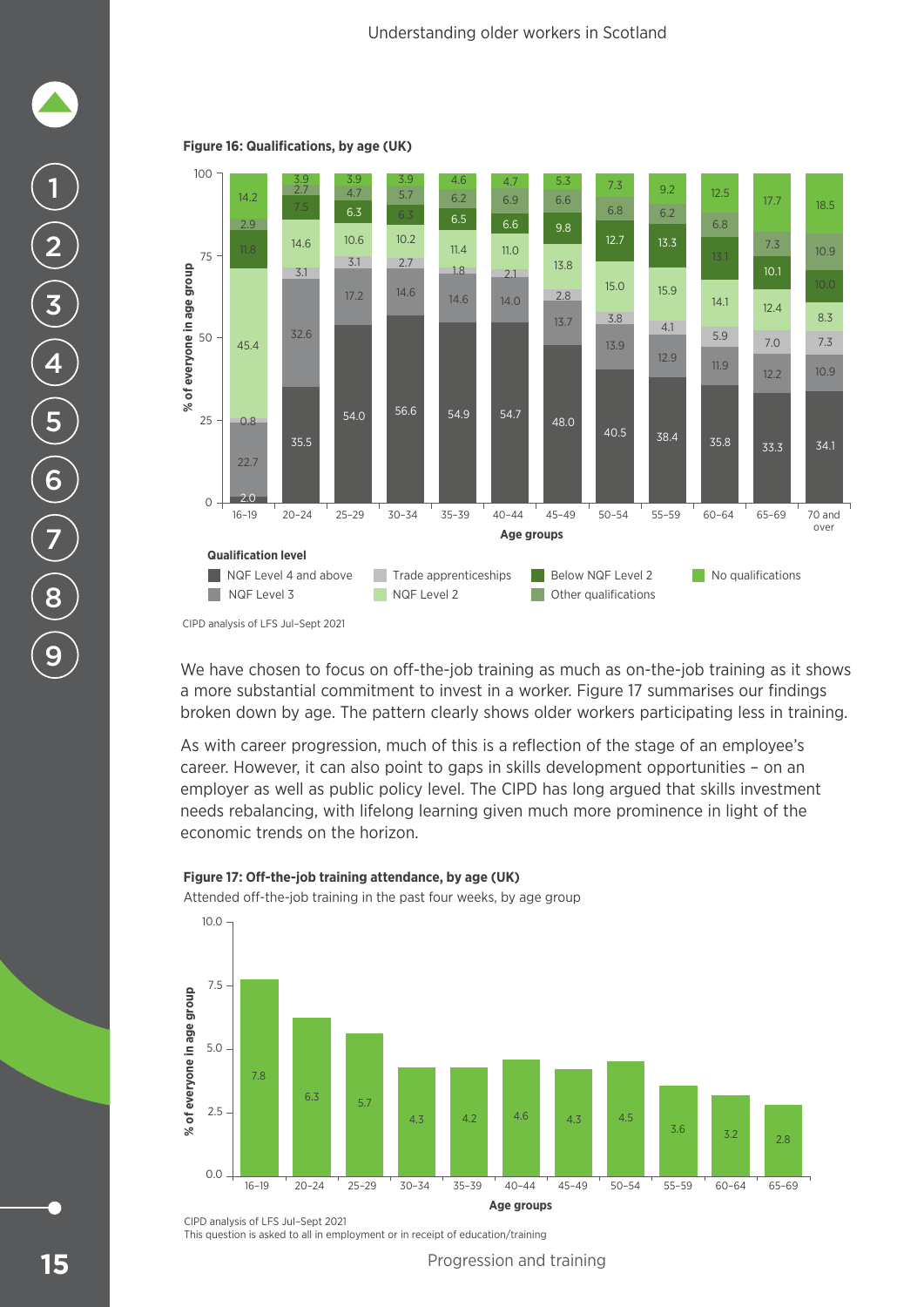### <span id="page-17-0"></span>7 **Long-term health conditions and disability**

Both long-term illness and disability are a function of age, with the higher ages experiencing the greatest prevalence (Figure 18).

![](_page_17_Figure_3.jpeg)

**Figure 18: Health conditions and disability, by age (UK)**

CIPD analysis of LFS Apr–Jun 2021 CIPD analysis of LFS Apr–Jun 2021

Though 65+ age groups have the highest rates of long-term illness, this is less likely to limit the type and kind of work they can do because so many in this group are not actively looking for or would like to work, as seen in Figure 19. After all, this is what retirement is designed to do, covering the period of our lives when we are no longer able to work.

However, around one in four workers are reaching the point at which a health condition limits the work they can do before they reach retirement age. Some will exit the labour market early while others will be limited in the kind and amount of work they can do. Employers have a key role to play here, especially by making reasonable adjustments that facilitate people working with a health condition.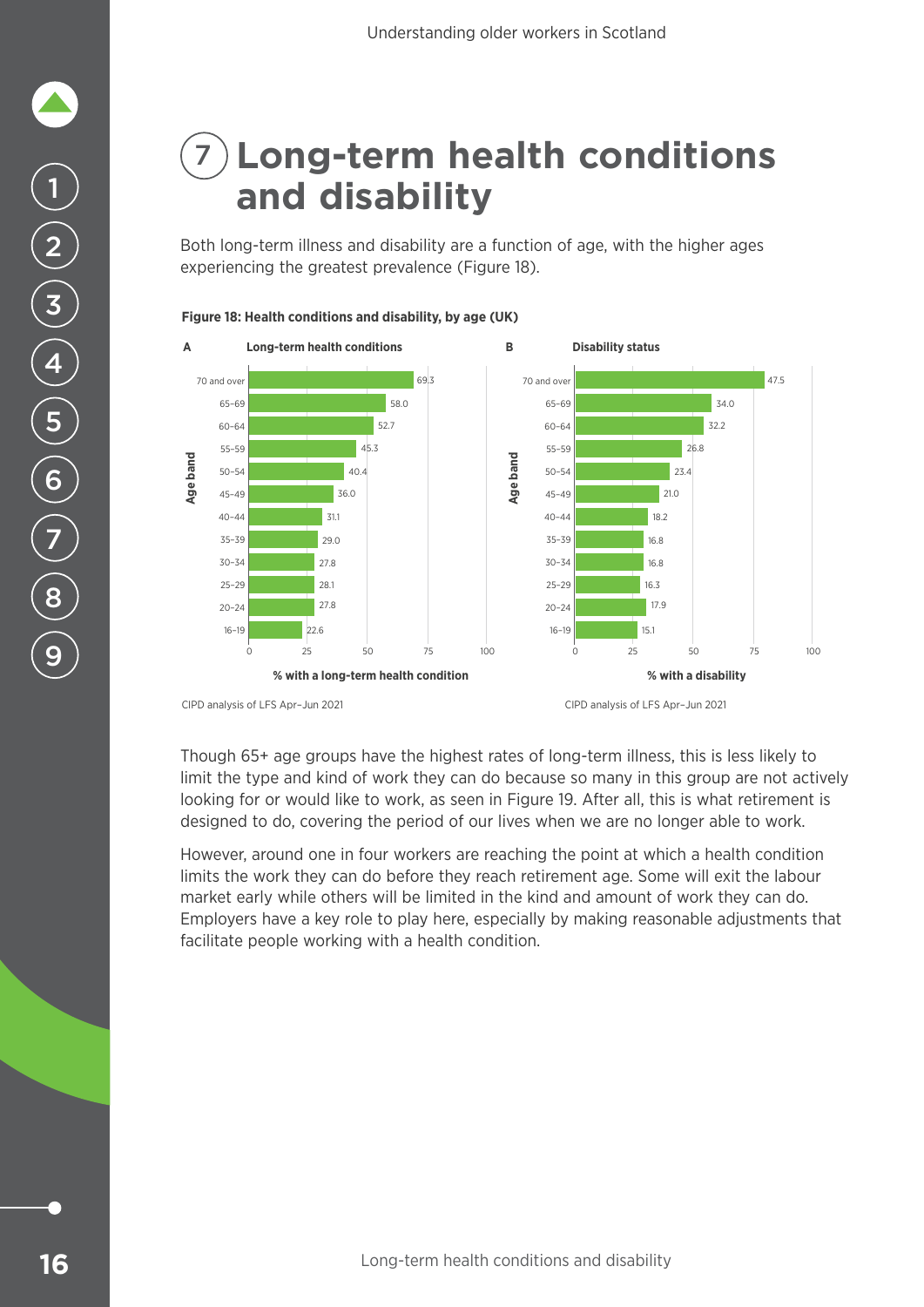![](_page_18_Figure_1.jpeg)

#### Figure 19: Health condition affects work (UK), by age

Base=All respondents with health problems and those of working age or pensioners looking for work or wanting work

The types of conditions that we experience change as we age. Of those with a health condition, at older ages there is a higher prevalence of cardiovascular disease, as well as problems with the legs or feet, back or neck (Figure 20).

![](_page_18_Figure_5.jpeg)

#### **Figure 20: Type of condition (UK)**

CIPD analysis of LFS Apr–Jun 2021 To avoid crowding, the chart represses data labels <5%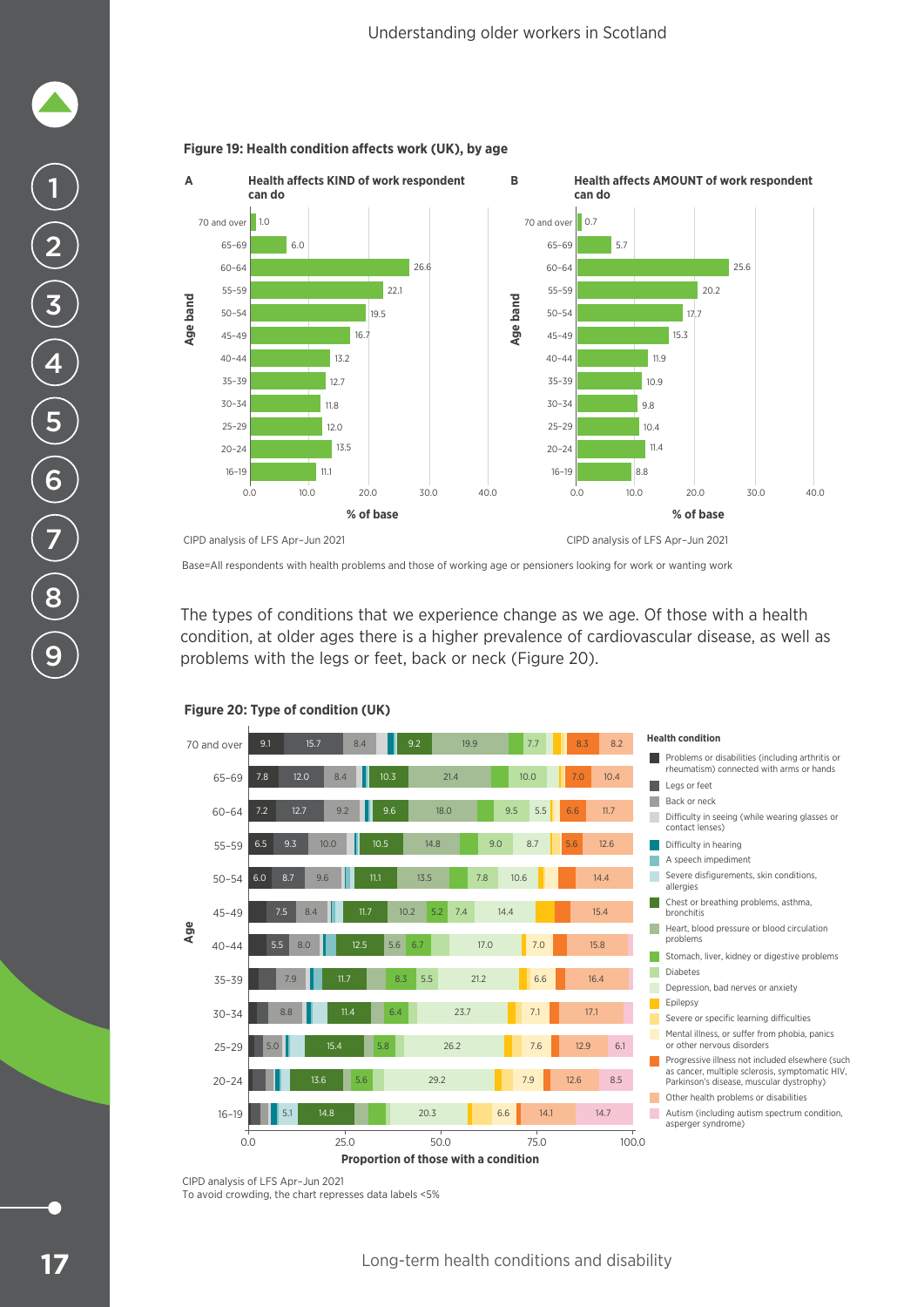### <span id="page-19-0"></span>**Facilitating health conditions**

Rising life expectancy is a natural outcome of better health at older ages, which also translates into an ability to work longer. However, having longer, healthier lives is a difficult policy objective for governments to target.

General prosperity raises living standards and therefore improves health and life expectancy. This can be thought of as a tailwind facilitating people to work longer. It is certainly in the interest of both governments and employers for employees to stay healthy and working for longer.

To support the health of older workers, employers should ensure they have health and wellbeing strategies in place and the necessary policies, training and support to underpin these. This includes equipping line managers with key 'soft' people management skills to support people effectively, ensuring age inclusion and providing access to flexible working arrangements.

Early access to occupational health services, for example on day one of absence, for workers who have recurrent or [long-term health conditions](https://www.cipd.co.uk/knowledge/fundamentals/relations/absence/support-long-term-health-conditions), is the most effective way of treating such problems and preventing them from worsening. Employers must also ensure the provision of reasonable adjustments for those with a disability or long-term health condition.

Health and wellbeing is not just an issue for older workers. If employers and the Government want healthy and active older workers, they need to support the health and wellbeing of the entire workforce. The provision of occupational health support to workers in their 20s and 30s, for example physiotherapy to those with musculoskeletal problems, can prevent such conditions becoming chronic in later life.

### 8 **Conclusions**

People are living longer, and the proportion of older workers in the Scottish workforce is increasing. This means that employers will need to improve how they attract, manage and develop people as they age. This is particularly the case against a backdrop of technological change, rising skill and labour shortages, and more restrictive immigration policies.

### **Flexibility**

Older workers are even more likely to value flexibility than their younger colleagues and are more likely to want to work fewer hours, as evidenced by higher rates of homeworking, part-time working, and self-employment. Older people are also much more likely to have caring responsibilities. This underlines the importance of ensuring employers take steps to increase the availability and range of flexibility as a means of both attracting and retaining workers as they get older.

Making the right to request flexible working a day one right, which the UK Government is currently consulting on, together with other tweaks to the legislation, would help boost the provision and uptake of flexible working. This is something the CIPD has been calling for via our [Flex From 1st campaign](https://www.cipd.co.uk/news-views/campaigns/flex-from-first).

### **Health and wellbeing**

Flexible working can help older workers affected by health conditions remain in employment or find suitable work. More than half of workers have a long-term health condition by the time they reach 60, and a third are affected by some form of disability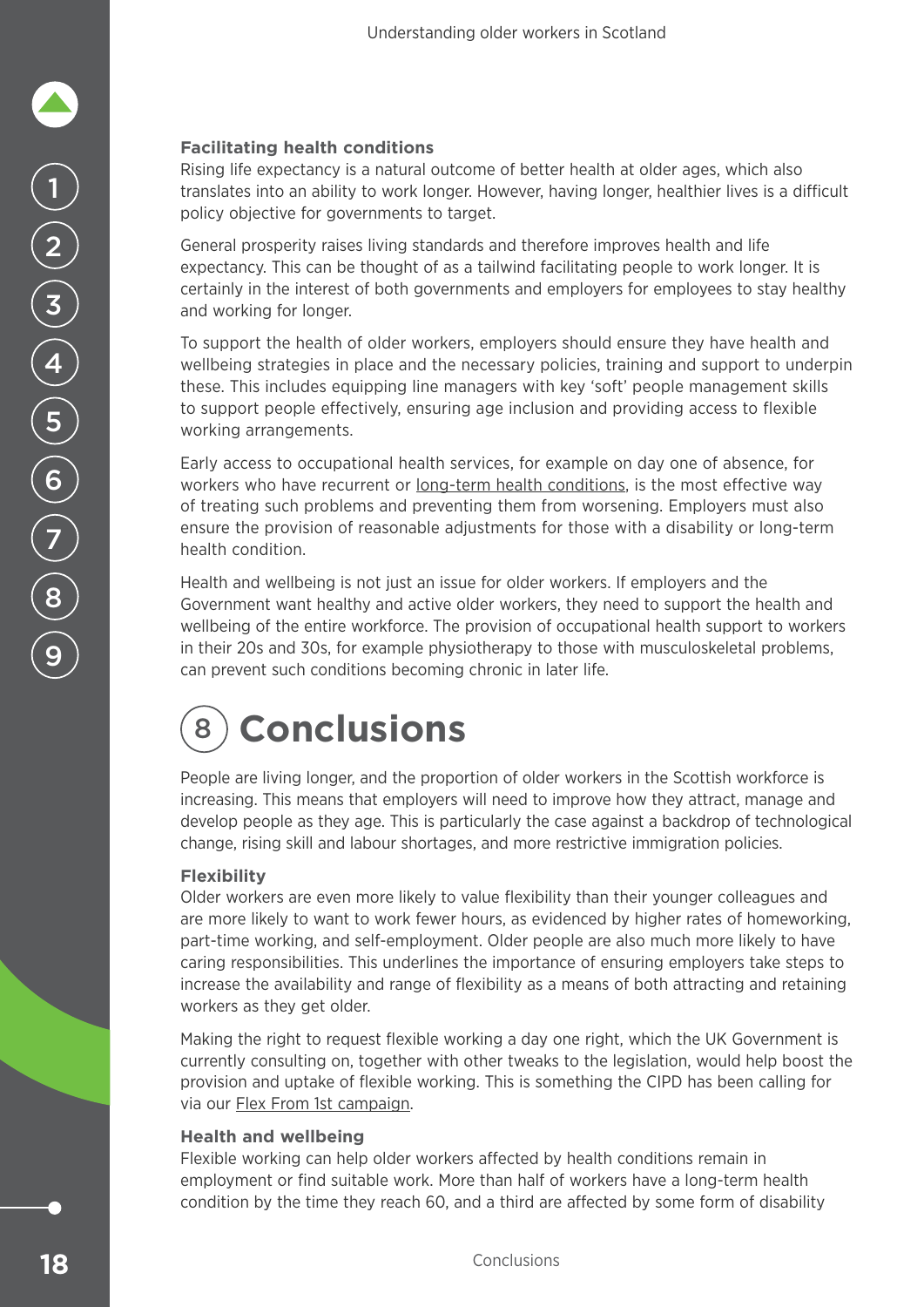<span id="page-20-0"></span>(Figure 18). While only a quarter of older workers over 60 say that their health limits the type or amount of work that they can do, too many workers leave employment by this age because of poor health.

Employers and policy-makers must take steps to support the health of workers throughout their working lives, to maximise their chances of enjoying a healthy and active life as they get older. For example, the provision of timely access to occupational health services to workers in their 20s and 30s who suffer from back pain or other musculoskeletal problems would mean that steps can be taken to reduce the likelihood of these conditions becoming chronic.

### **Skills and training**

Another area where a holistic focus by employers will benefit workers across the age spectrum is access to training and development. This report shows that older workers are most likely to disagree that there are good opportunities for progression in their role and are also less likely to take part in formal off-the-job training.

Employers, and particularly managers, should guard against assumptions that older workers are less likely to be interested in training or career progression. The impact of technology on jobs will increasingly mean workers will need to upskill or reskill at different stages in their career. This demand will be compounded by more people working into their late 60s and early 70s.

Employer investment in workplace training has been in long-term decline, while public investment in lifetime learning has also been cut in recent years. Fundamental changes, such as the introduction of enhanced and buildable Individual Learning Accounts (ILAs), are required to address this. These would be designed around the principles outlined in the CIPD's [Skills to Grow](https://www.cipd.co.uk/knowledge/work/skills/learning-accounts-scotland) report and should primarily be targeted at adult upskilling. ILAs offer particular strengths to learners, employers and skills providers. They offer flexibility and individualisation, which enables them to be valuable and adaptable tools to support learners throughout their working lives.

### **Changes required to older workers statistics**

Finally, there is a need to reform the default age range of 16–64 used for major labour market statistics by raising the upper age limit or removing it entirely. People will increasingly work into their late 60s and early 70s and this needs to be reflected in official statistics. However, this change would require a co-ordinated international response to ensure that UK statistics do not diverge from the international standards.

### 9 **Endnotes**

- <sup>1</sup> Office for National Statistics, Social Survey Division, 2021, Annual Population Survey, July 2020 – June 2021, [data collection], UK Data Service, 2nd edition, Accessed 14 January 2022. SN: 8846, DOI: 10.5255/UKDA-SN-8846–2.
- <sup>2</sup> Office for National Statistics, Northern Ireland Statistics and Research Agency, 2021, Quarterly Labour Force Survey, July–September 2021, [data collection], UK Data Service, Accessed 14 January 2022. SN: 8872, DOI: 10.5255/UKDA-SN-8872–1.
- <sup>3</sup> Data query ONS site: www.ons.gov.uk/filters/9d54c63b-4bf5–4c46–97b8-e59b8b00e716/ dimensions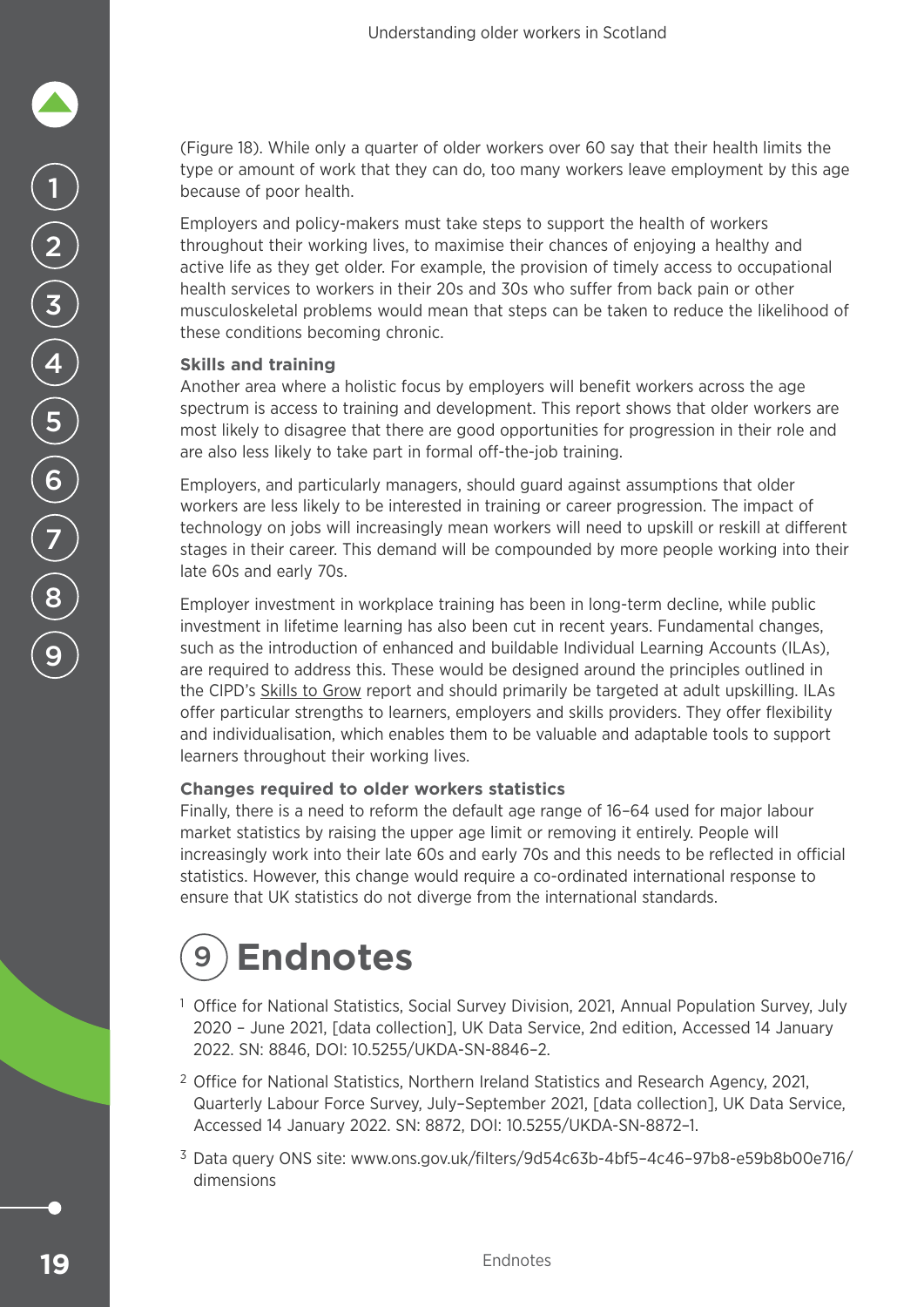- <sup>4</sup> Watson, B. (2020) Coronavirus and homeworking in the UK labour market: 2019. London: Office for National Statistics. Available at: www.ons.gov.uk/ employmentandlabourmarket/peopleinwork/employmentandemployeetypes/articles/ coronavirusandhomeworkingintheuklabourmarket/2019 [accessed 14 January 2022].
- <sup>5</sup> These statistics were kindly provided by the ONS as they are not yet publicly available. The reference is: Office for National Statistics, Social Survey Division, 2021, Annual Population Survey, January–December 2020, [data collection], UK Data Service, 4th edition, Accessed 14 January 2022. SN: 8789, DOI: 10.5255/UKDA-SN-8789–4.